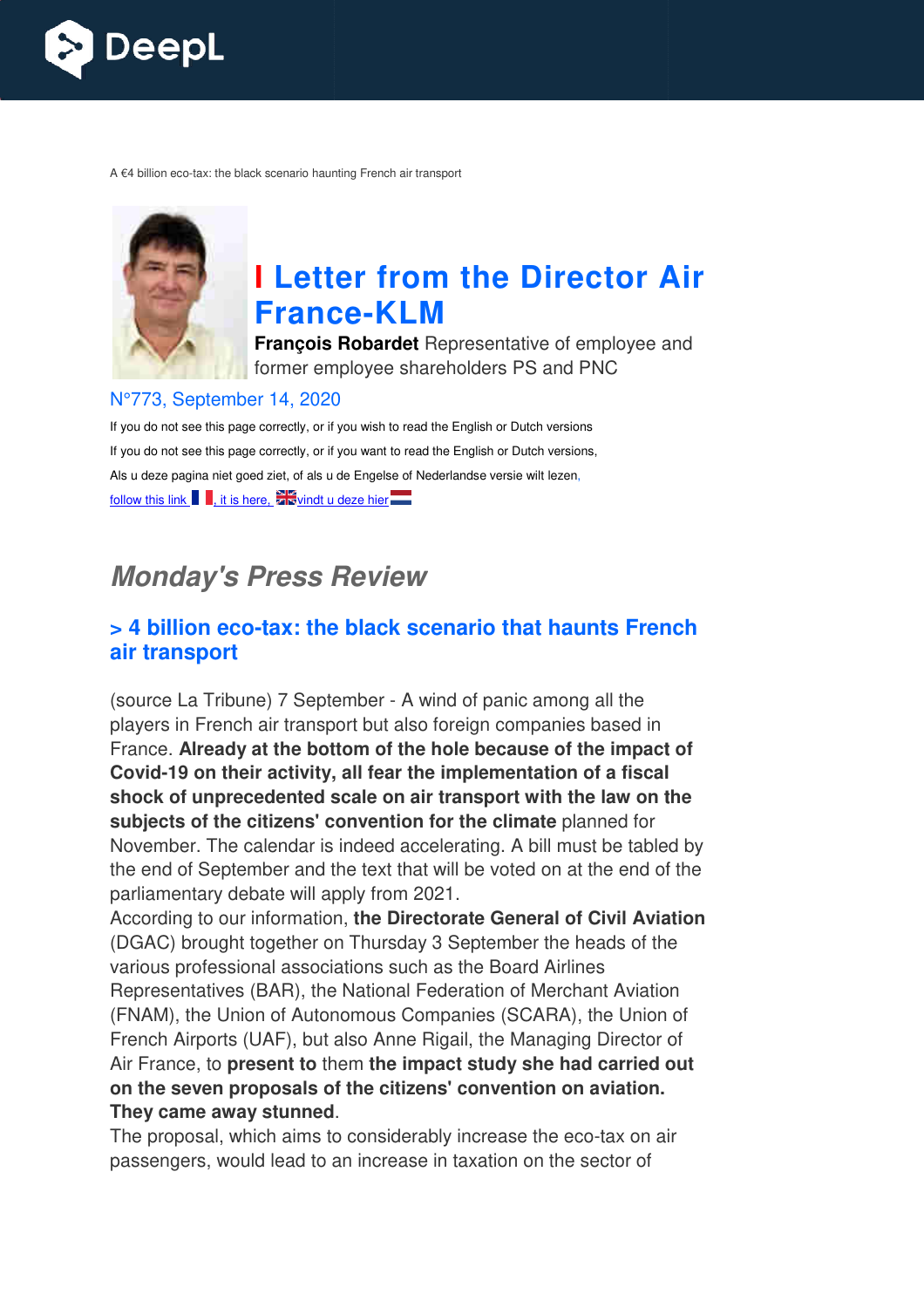almost 4 billion euros based on passenger traffic recorded in 2019. While the **tax currently ranges from €1.5 in economy class for a domestic and intra-EU flight to €18 in business class** on a flight outside the EU, **the citizens' convention recommends increasing it to €30 in economy class and €180 in business class on flights of less than 2,000 kilometres, and to €60 in economy class and €400 in business class on flights over 2,000 kilometres**. Private jets would be even more affected: 360 euros for flights of less than 2,000 kilometres and 1,200 euros for longer flights.

In the end, again based on 2019 traffic, the **revenue from this tax would amount to 4.2 billion euros, compared to 440 million euros in 2020,** taking into account the increase planned at the beginning of the year. As a reminder, while the eco-tax decided last year actually resulted in an increase in the Solidarity tax (Chirac tax) to finance health programmes in developing countries, **the amounts recommended by the citizens' convention would be added to the existing taxation, already among the highest in Europe. Such a level of tax** would reduce traffic by 14 to 19% and **cause the loss of 120,000 to 150,000 jobs, according to the impact study** (...).

Such an explosion of taxation on air transport would not be without consequences on the air connectivity of the territories. Even more than before the crisis, foreign low-cost airlines are choosing to position their planes on the most profitable routes and favour airports with the lowest passenger costs. Already considered as expensive compared to many European neighbours, **French airports risk being the great forgotten ones of the recovery**. This is why air transport players are calling for a reduction in taxes, which are now among the highest in Europe. "There is a risk of massive destruction of air connectivity for France. Air accessibility is one of the major criteria for companies when they set up in the regions. If this diminishes or becomes non-existent, there is a risk of relocation", explains Thomas Juin, the president of the Union of French Airports.

**The citizens' convention recommends six other measures, including organising the end of air traffic on domestic flights by the end of 2025 "only on routes where there is a low-carbon alternative in less than 4 hours".** In other words, to go beyond the 2.5 hour threshold decided by the government. Emmanuel Macron has already given his opinion on this subject. During the interview on 14 July, he explained that the plane was relevant on the routes provided by the train in more than 2h30.

"When you have the train that takes 3, 4, 5, 6 hours, is the domestic flight, the plane line justified? Yes because you need to go to Brive. We need to continue to develop industry in Toulouse, in Pau. We need to continue to go to cities that are county capitals, themselves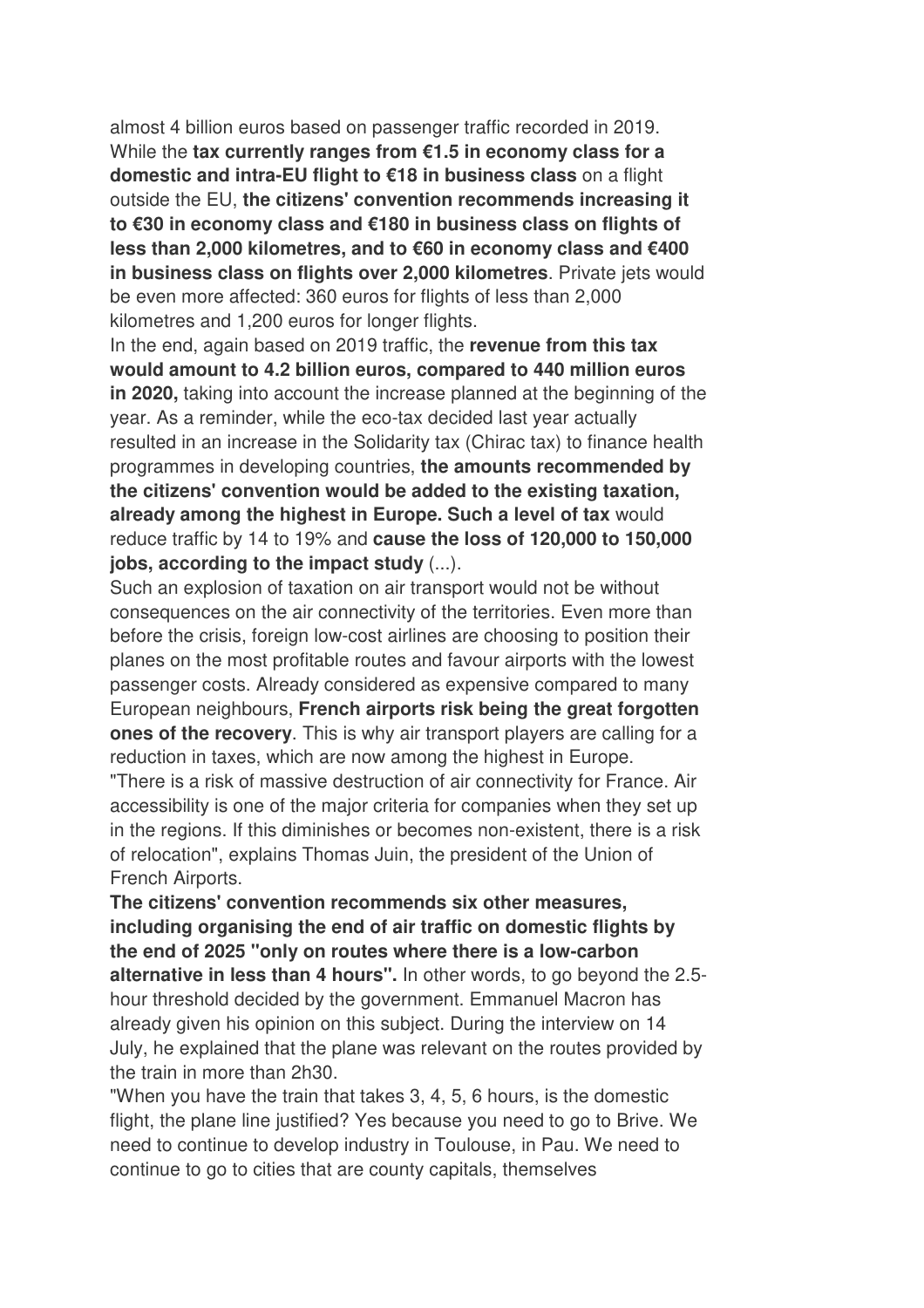metropolises, where industry has begun to develop. We're not going to say, from one day to the next, "we no longer make aeroplanes". So we have to do it there too with common sense," the head of state declared.

**The Citizens' Climate Convention also recommends banning the construction of new airports and the expansion of existing ones**, taxing leisure aviation more, promoting the idea of a European ecocontribution, ensuring that emissions that cannot be eliminated are fully offset by carbon sinks, and finally supporting research and development of a biofuel industry for aircraft.

Faced with the accelerated timetable, air transport professionals will soon be heard by members of the citizens' convention accompanied by members of certain ministries.

Even if the bill does not take up all the recommendations of the citizens' convention and even if the level of possible new taxes were to be far below the proposal of the citizens' convention, some fear that they are unavoidable for political reasons.

*My comment: The Citizens' Climate Convention has made seven proposals to reduce CO2 emissions from air transport. One of them, the enhanced eco-kilometre charge, has generated a great deal of reaction since the above article appeared.* 

*Some of the reactions call for comment.* 

*Did the members of the Citizens' Climate Convention work alone? No. For this work, the Citizen's Climate Convention has had the support of a Governance Committee, technical and legal experts and professionals in collective participation and deliberation. Three guarantors ensured the neutrality and sincerity of the debates.* 

*Is the aim of this Convention to reduce the number of flights? No. The objective described in the Convention's report is to "reduce CO2 emissions caused by air transport. The aviation sector today accounts for a moderate share of emissions. In the short term, the impact on emissions will therefore be relatively moderate; but in the medium and long term, these measures will help to prevent emissions from the aviation sector from increasing too rapidly, with a significant effect on emissions".* 

*Of the seven measures proposed, only one aims to reduce the number of domestic flights of less than four hours. This proposal is one of the few to have been rejected by the President of the Republic.* 

*Is eco-tax a new tax? No, it is a modification of an existing tax, the article above clearly details*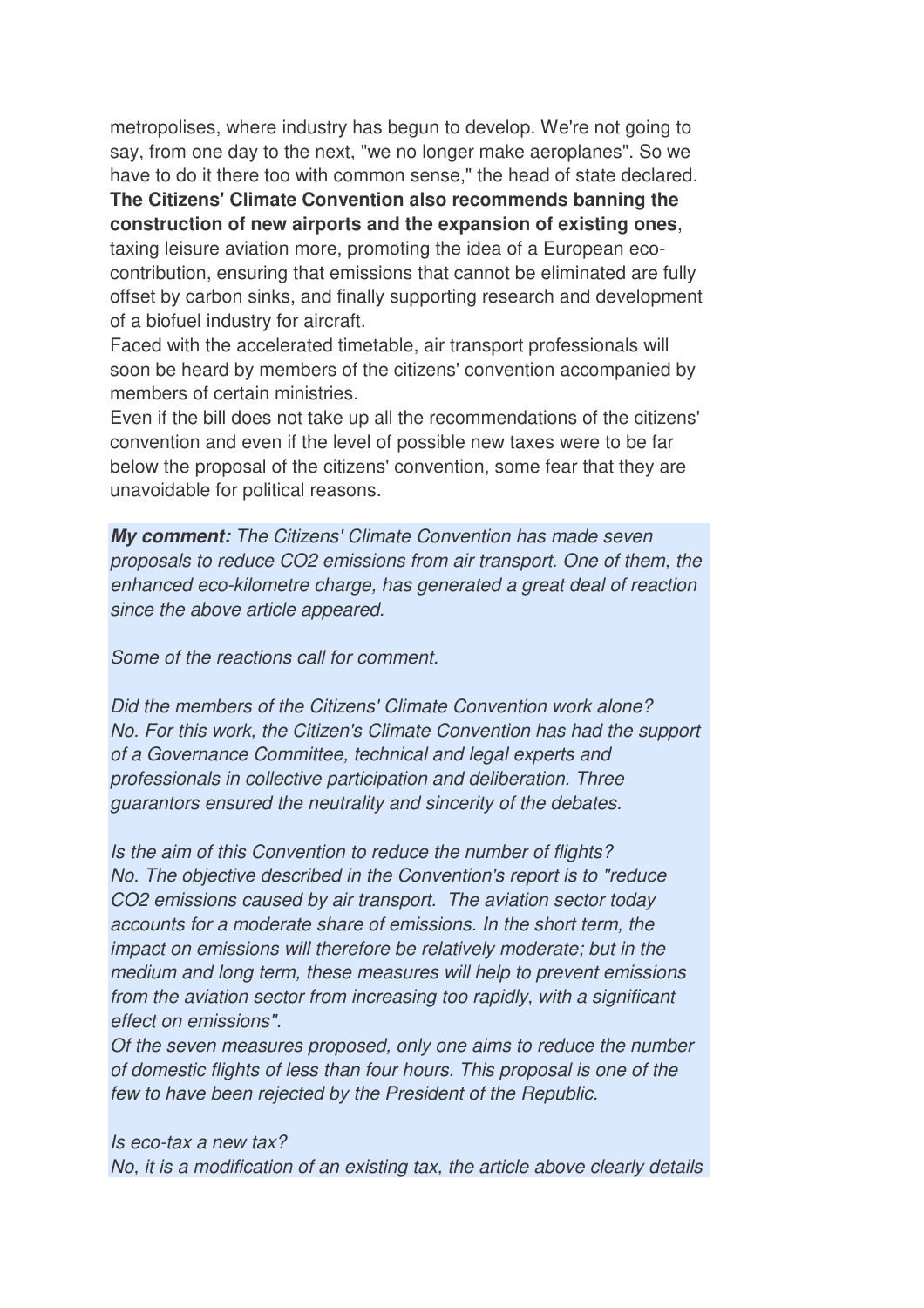*it. The enhanced eco-kilometre charge has been modelled on the Air Passenger Duty which has existed in the UK for over ten years.* 

#### *Will this tax distort competition?*

*Yes, it is much higher than any similar tax on major European airlines, whether in the UK, Germany or the Netherlands. Moreover, it would be in addition to taxes that exist in France but do not exist in other European countries.* 

*Will this tax be used to reduce CO2 emissions from air transport? No. As it is presented, it will not be used to finance the search for an alternative fuel to paraffin, even though projects exist: third-generation*  fuels, use of hydrogen. These projects, if completed, would make it *possible to reduce the CO2 emissions caused by air transport to zero within fifteen years or so.* 

*Have airlines taken action, will they continue to take action to reduce their CO2 footprint? Yes. The article below is a timely reminder of this.* 

*Do French air transport professionals refuse any taxation? No. They demand that the efforts required from airlines to fight global warming be decided and harmonised at European level. They are asking that this eco-tax be used to finance projects to reduce airlines' CO2 emissions. They also ask that the implementation of this tax should only take place once the airlines have returned to financial equilibrium.* 

#### **> The air transport flight plan to be "zero emission" by 2035**

(source Les Echos) 11 September - Although the main measures recommended by the "citizens' convention", such as the €4.2 billion super eco-tax, are deemed potentially "catastrophic" by **air transport professionals in France**, they are **already well on the way to reducing greenhouse gases**. While waiting for the arrival, around 2035, of the first "zero-emission" planes, which are not at all utopian, as Airbus boss Guillaume Faury reaffirmed at a meeting of the International Civil Aviation Organisation on Tuesday.

Air France is the best illustration of this. Like all European airlines, the French airline has already been participating since 2012 in the European programme to offset CO2 emissions. The airline is also one of the first voluntary participants in the global CORSIA programme, which also has to finance carbon offsetting projects.

**In 2020, Air France has** also undertaken to **offset 100% of the CO2**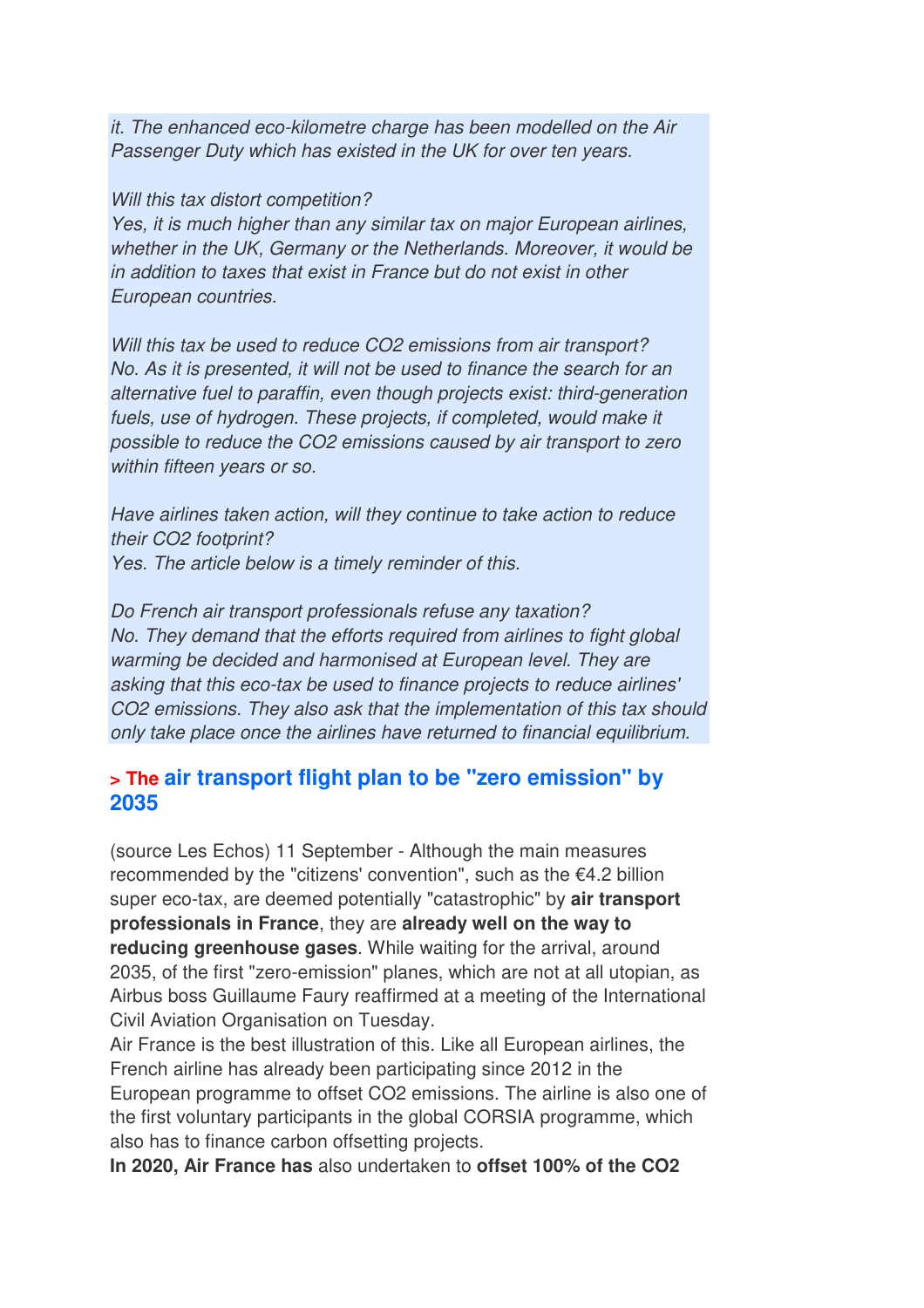**emissions of its domestic flights, i.e. around 500 daily flights** before the crisis, **and to reduce the CO2 emissions of its domestic network by 50% by 2025, through the** modernisation of its fleet and the closure of routes - including Orly-Bordeaux.

However, on long-haul services, which account for two-thirds of emissions, the levers available to remain competitive against international competitors not subject to the same constraints are still limited to two. Namely the purchase of new aircraft such as the A350 and the 787, offering around 20 to 25% fuel consumption savings compared with the previous generation, and the addition of biofuel to traditional paraffin. And both require major investments.

The **use of certain biofuels diluted at 50% in current aircraft could reduce greenhouse gas emissions by up to 80%.** Without technical changes. Air France already uses some on its flights from San Francisco. But the only problem is that there is no bio-kerosene production site in France and only one in Europe. Moreover, these biofuels are still four to five times more expensive to produce than conventional "jet fuel A1".

The French government has certainly announced a "road map" with the objective of reaching 2% biofuels in 2025, 5% in 2030 and 50% in 2050. But the calls for projects have not yet been launched. And the potential candidates for biofuel production, like Total, first want to know the legislative framework which will frame these objectives and the public aid likely to accompany the investments.

**Hence the support of the companies for the only proposal of the citizens' convention, which they believe holds up: the development of a biofuel industry in France**. "We would even be in favour of more ambitious objectives, with an accelerated implementation, explains a representative of the sector. But above all, we would like the proceeds of the eco-tax to go to finance the biofuel industry and the ecological transition of air transport, and not to modernize the rail network. Because the more money the state takes from air transport, the less the companies will be able to afford to buy new planes and invest in biofuels.

*My comment: Last week I also mentioned the efforts made by Air France in recent years: Between 2005 and 2018, Air France has reduced its net CO2 emissions by 7%, in a context of increasing traffic.*

#### **> Hoekstra: KLM personnel do not escape sacrifice (Hoekstra: le personnel de KLM n'échappera pas au sacrifice).**

(source Het Financieele Dagblad translated with Deepl) 14 September -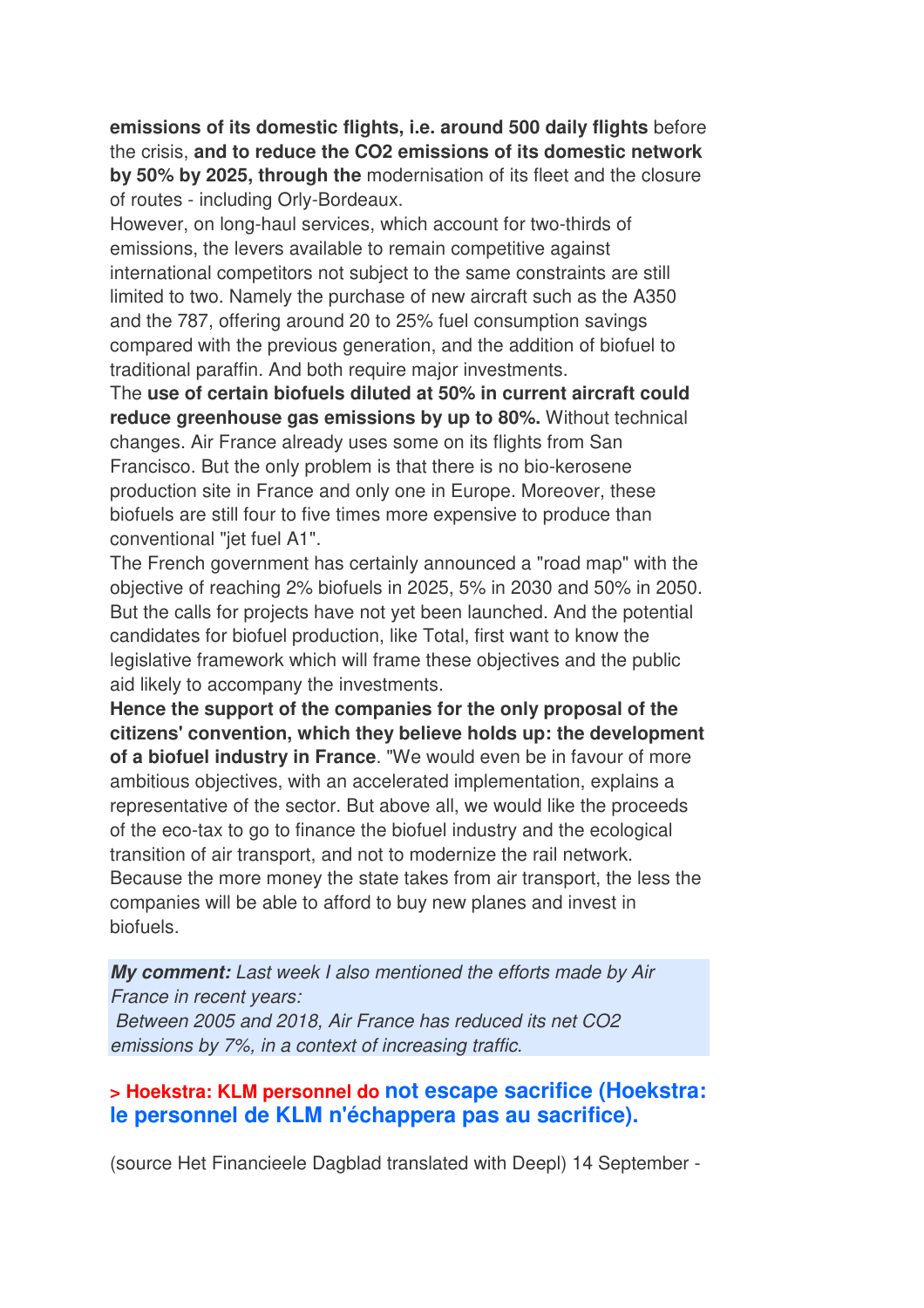**If KLM wants to survive the Covid-19 crisis, the personnel will not** 

**escape the sacrifice.** This is what Minister Wopke Hoekstra (Finance) said yesterday in the television programme Buitenhof. When you see the circumstances in which this company and the sector find themselves, you will have to do everything in your power to survive this phase.

The airline company will receive  $\epsilon$ 3.4 billion in loans and quarantees from the government to get through the crisis. One condition is that KLM's costs will be considerably reduced. The company is also receiving several million in wage subsidies.

At the end of last month the unions and KLM began negotiations on cost reductions to guide the company through the Covid-19 crisis. **KLM is due to present a restructuring plan by 1 October. Mr Hoekstra said KLM's intentions were not yet clear. The Minister has not yet seen the plan,** he told Buitenhof.

In the meantime there is a lot of discussion about how to distribute the efforts. The unions and the lower house of parliament believe that staff earning up to 1.5 times the average should be saved as much as possible. Last month KLM decided to unilaterally postpone a pay increase. The FNV union is threatening to take the matter to court. **If the current crisis continues until the end of next year it is not clear whether Air France-KLM will survive. It is not automatic",** 

**according to the minister**. That is why he also urged the company to "set a new course".

Hoekstra stated in the Buitenhof that an additional sacrifice by KLM would not be an exception in Europe. British Airways is cutting thousands of jobs. At German aviation giant Lufthansa, pilots are handing over their salaries.

*My comment: The words of the Dutch Finance Minister, Mr Hoekstra, caused a stir in France.* 

*This emotion was caused by different translations of his words, as shown by the headline of a Reuters dispatch: "The future of Air France-KLM is threatened if the company does not reduce its costs".* 

*The above article helps to better understand the meaning of Mr. Hoekstra's statement. The Dutch finance minister draws the attention of KLM unions to the need for KLM employees to contribute to the restructuring plan, which should be finalised by the end of September.* 

#### **> KLM: tensions and uncertainties surrounding the rescue plan**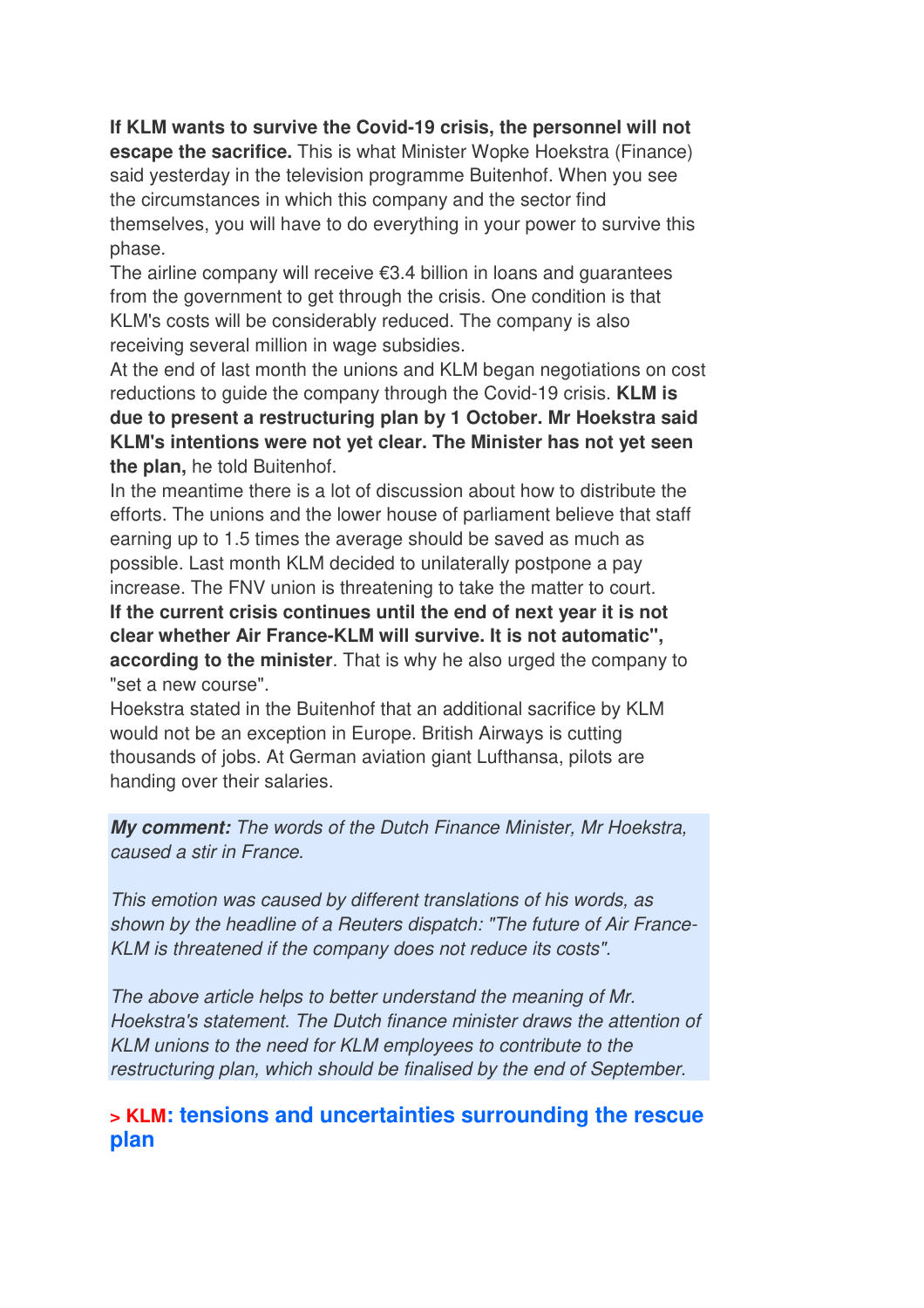(source Les Echos) 14 September - **Things are not progressing at the same pace in France and the Netherlands**. While Air France has already started to use the 7 billion euros of credit made available to it by the French government and the banks, its partner KLM is still waiting for the 3.4 billion euros promised by its government. The **release of the funds, on which the survival of the Dutch company depends, remains conditional on the implementation of a cost-cutting plan, which is theoretically due to be presented to the Dutch government on 1 October** but which is still the subject of difficult negotiations between the unions, management and the public authorities. The tensions are illustrated by the latest statements by Finance Minister Wopke Hoekstra this Sunday that the survival of Air France-KLM "is not automatic" and will depend on its ability to "restore its competitiveness" through cost-cutting measures.

**In its main lines, this savings plan foresees a significant reduction in the workforce, which** could go up to 5,000 jobs out of the 33,000 employees of the KLM group (including Transavia), **accompanied by salary cuts.** It is on this second point that the negotiations seem to have stalled. For although everyone agrees on the need for KLM to reduce its sail and expenditure, the distribution of efforts as it seems envisaged divides the unions. **"36,500 per year - will not be affected by the pay cuts,** explains a good expert on the subject

. **But for the others, the pay cut would be 10% up to twice the median wage and 20% from three times the median wage**.

This method of distribution, imposed by a vote of the Dutch deputies, suits the unions for the lowest paid categories of ground staff (ground staff in stopovers, maintenance, cargo and cabin crew), but it obviously does not suit the best paid categories, particularly pilots. Several unions, including the pilots' union VNV, have even decided to appeal to the European Commission against the conditions imposed on the KLM rescue plan.

We're not asking for cuts in pay for the

low paid, but **we don't want to be the only ones to bear the brunt of KLM's recovery," explains one pilot**. Everyone has to participate in the effort in some form or another.

In addition to this, Greenpeace Holland has filed another appeal, this time against the government's aid plan for KLM, which it considers to be contrary to the Netherlands' commitments to reduce greenhouse gas emissions. Like Air France, KLM has committed to reducing its CO2 emissions, but also its night flights to Amsterdam-Schiphol, which will be reduced from 32,000 to 25,000 per year, in accordance with the demands of local residents' associations.

But **Greenpeace is** not satisfied. The association, **which recently distinguished itself by defending the most radical proposals of the**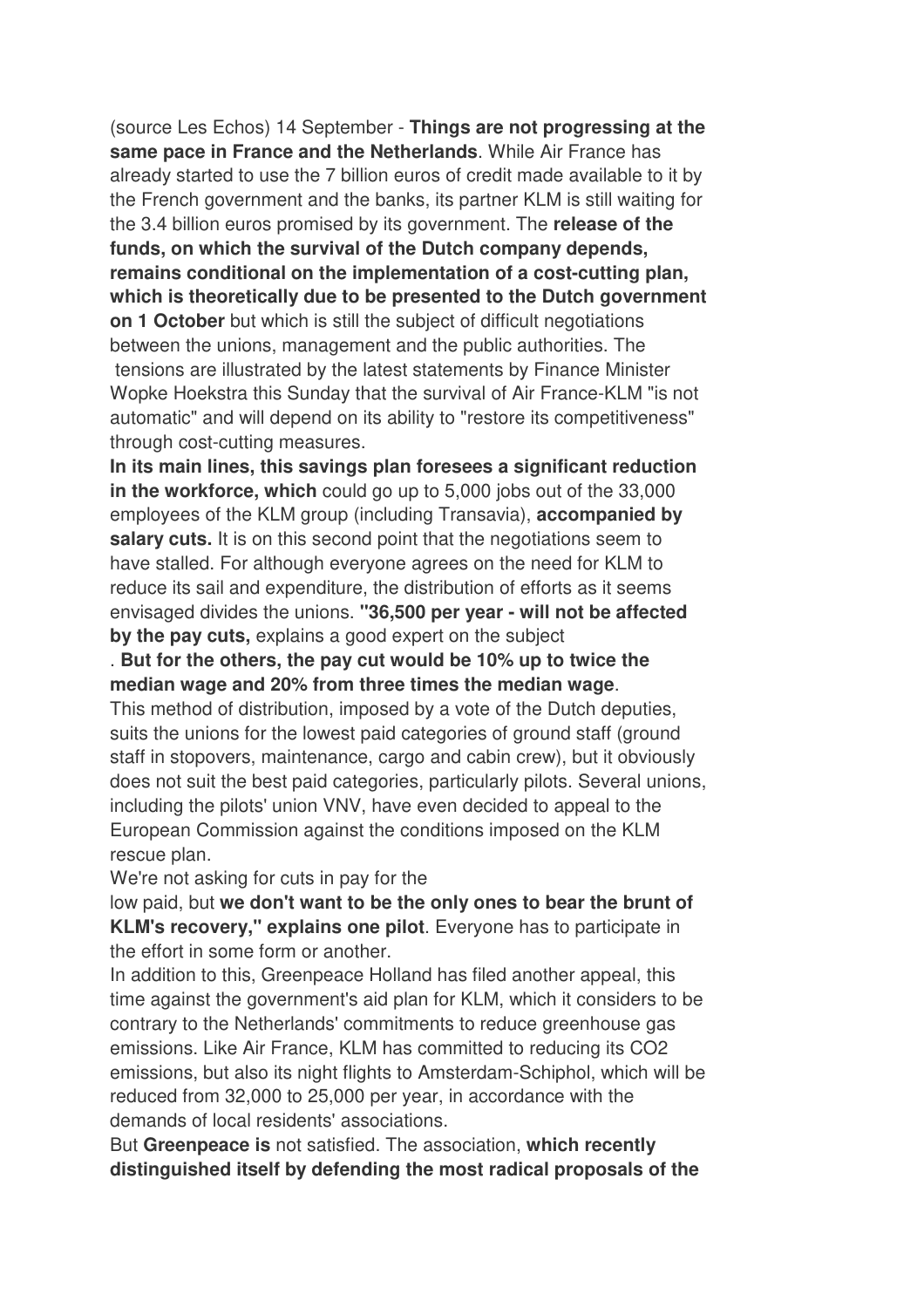**"citizens' convention" in France, is in fact campaigning for a "reduction of air traffic by one third on a European scale by 2040" as well as for a pure and simple ban on short-haul flights** that feed international flights from Amsterdam-Schiphol. In other **words, the death of the KLM hub**.

**The debate on the future of KLM is obviously amplified by the proximity of the general elections in the Netherlands in March 2021, the** outcome of which is very uncertain. The current coalition government has already lost its absolute majority in the upper house and has to cope with the push of both the nationalist right and the environmentalist left. There is no doubt that the handling of the KLM dossier will weigh in the balance.

*My comment: In addition to detailing the major efforts required of KLM employees, this article highlights the willingness of the Greenpeace association to drastically reduce flights in the Netherlands and France.*

#### **Lufthansa may cut more jobs than expected > Lufthansa may cut more jobs than expected**

(source Boursier com) 11 September - **Lufthansa could reduce its fleet further than** previously **expected.** A new alarming signal for the airline sector. According to the indiscretions obtained by Bloomberg, the German national airline is considering taking out of service all of its A380, A340 and Boeing 747-400 aircraft as well as several narrow-body aircraft that supply long-haul routes. In total, the fleet reduction would thus exceed the 100 aircraft reduction so far revealed by Lufthansa, after deduction of new deliveries.

 This major change could result in the loss of additional jobs, while Lufthansa is currently counting on the elimination of 22,000 full-time positions to adapt to the new environment. The German group has so far stated that it aims to put around 300 aircraft in reserve next year, 200 in 2022, while its fleet of 760 aircraft will have to be reduced by around 100 from 2023 onwards.

"The current paradigm, as also illustrated by Air France KLM or IAG, seems to be to get rid of unwanted aircraft immediately," says Stephen Furlong, an analyst at Davy. "**Whatever the further reduction in the fleet, Lufthansa must also rethink its business model by moving**  away from business travel, connecting flights and large aircraft". While no final decision has been made, Lufthansa may decide to keep a handful of its younger A340-600s, which would allow it to retain some capacity on its busiest routes.

**Harry Hohmeister, a member of the Lufthansa board of directors,**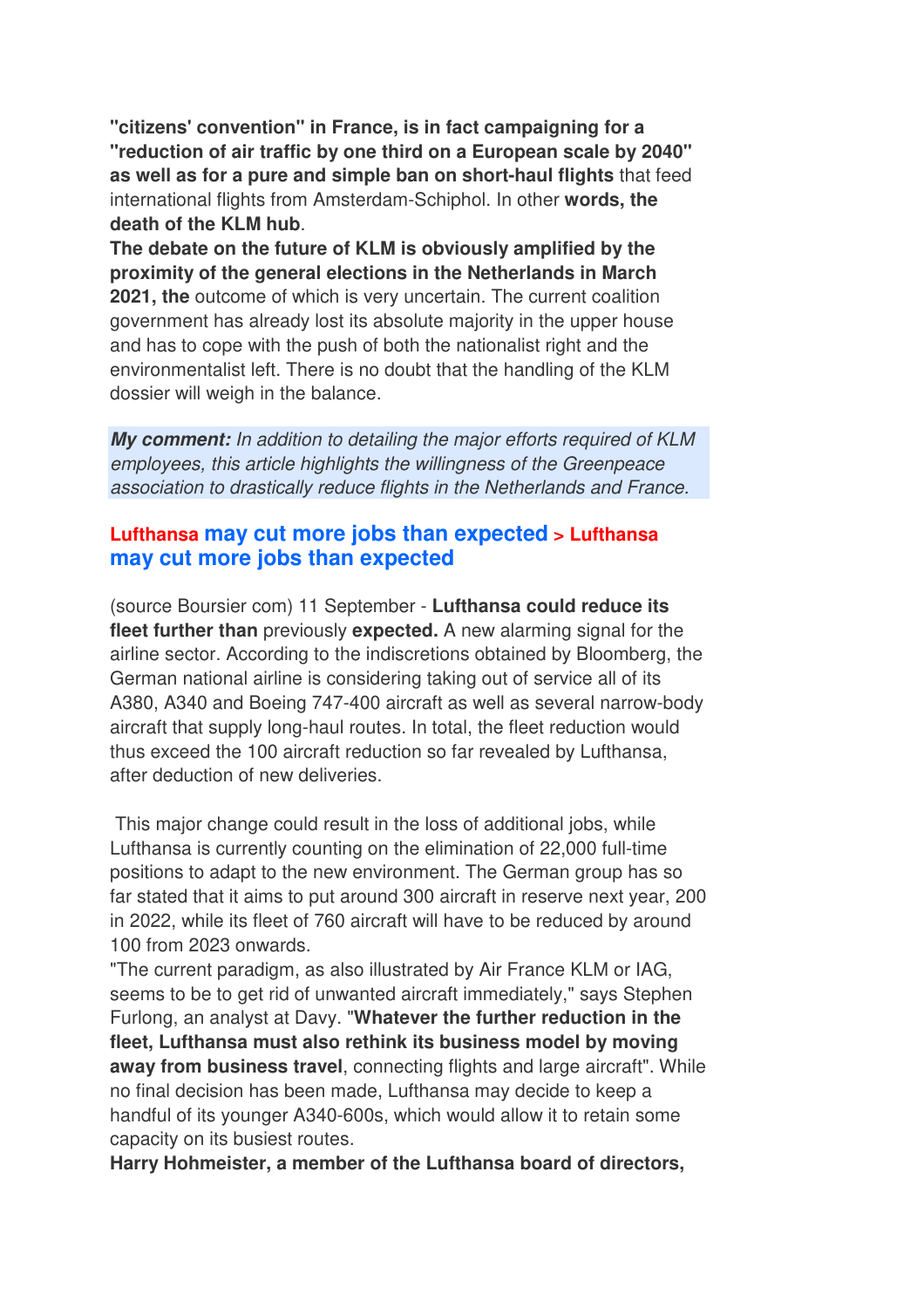**said a fortnight ago that demand had not picked up as hoped and that large-scale job cuts would be "inevitable**", although the company denied reports that it could cut up to 40,000 jobs.

Like its competitors, the carrier suffered heavy losses in the second quarter. Over the period, it posted an adjusted operating loss of €1.7 billion, with revenue falling sharply by 80% to €1.9 billion. It also obtained state aid of 9 billion euros to help it through the worst crisis in its history.

*My comment: Business customers are still not coming back to aircraft; bad news for the airlines, which make most of their profits in this customer segment.*

#### **> Alitalia: EU validates €199.45m state aid**

(source TourMaG) 11 September - **The European Commission has found the Italian State aid of €199.45 million to Alitalia to** compensate for losses linked to the coronavirus pandemic to be **compatible.** 

The aid will take the form of a direct grant.

#### **Margrethe Vestager, Executive Vice President for Competition**

**Policy, said**: "This measure will allow Italy to compensate Alitalia for the damage directly caused by the travel restrictions necessary to contain the spread of the coronavirus. (...)

 At the same time, **our investigations into past aid measures from which Alitalia has benefited are ongoing** and we are in contact with the Italian authorities regarding their plans and compliance with EU rules.

#### **> easyJet revises its ambitions downwards, the share price falls**

(source Boursier com) 8 September - **easyJet,** which was hoping to fly with around 40% of its pre-crisis capacity in the fourth quarter [of its fiscal year ending at the end of September], is revising its ambitions downwards. The low-cost airline cites declining customer confidence in planning their travel due to evolving government restrictions across Europe and quarantine measures in the UK. The UK carrier **now plans to operate with less than 40% of its planned capacity so far for the three months to the end of September**.

"**Given** the many changes in government restrictions since the third quarter results were reported, the **lack of visibility and the continuing level of uncertainty**, it would not be appropriate to maintain financial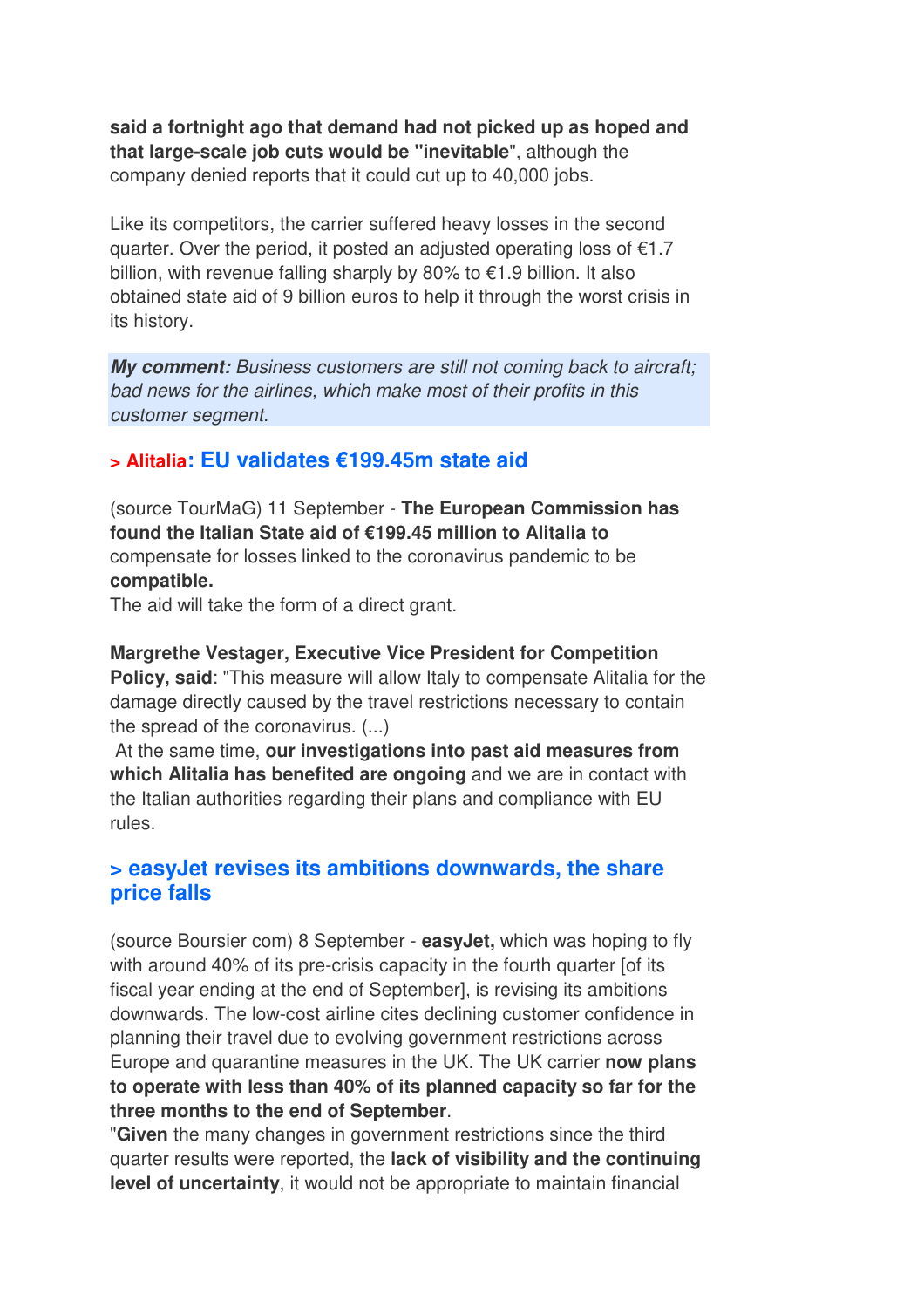forecasts for the fiscal years 2020 and 2021 for the time being. **easyJet will** also **continue to review its liquidity on a regular basis to assess any further funding opportunities,**" the group said.

Johan Lundgren, Chief Executive Officer of easyJet, says: "It is difficult to estimate the impact of the pandemic and associated government policies on the industry as a whole. **We again call on the government to provide sector-specific support for aviation, which should take the form of a comprehensive package of measures including the abolition of the Air Passenger Duty tax for at least 12 months**, the reduction of air traffic control charges and the maintenance of the exemption from the slot rules. These measures will promote the retention of skills in the sector, which would support employment and promote connectivity".

Following these announcements, the stock is under pressure in London, down by almost 4%.

*My comment: The low-cost company easyJet faces the same difficulties as traditional companies. Prospects for a return to financial equilibrium are slipping away.* 

*EasyJet is notably asking for the suspension of the Air Passenger Duty in 2021, the tax that inspired the work of the Citizens' Climate Convention.*

#### **> Increase in regional contribution to Tours airport: environmentalists denounce a gift to Ryanair**

(source France Bleu Touraine) 12 September - The ecologist elected representatives are opposed to the increase in the contribution of the Centre-Val-de-Loire Region to Tours airport. The increase was decided at the standing committee of the Centre-Val-de-Loire Regional Council on Friday morning. **The Region's 2020 financial contribution to the Syndicat Mixte pour l'Aménagement et le Développement de l'Aéroport International de Tours-Val de Loire will be increased to €1.273 million, i.e. €283,000 more than the amount provided for when the** original 2020 budget was adopted.

**An inadmissible decision according to the environmentalist group** which denounces the policy of the president of the region François Bonneau. "Knowing that many Ryanair flights have been cancelled this year because of the Covid-19 pandemic, logically one would have rather envisaged that the 2020 budget of the Airport Mixed Syndicate and thus indirectly the contribution of the Region be revised downwards" they judge.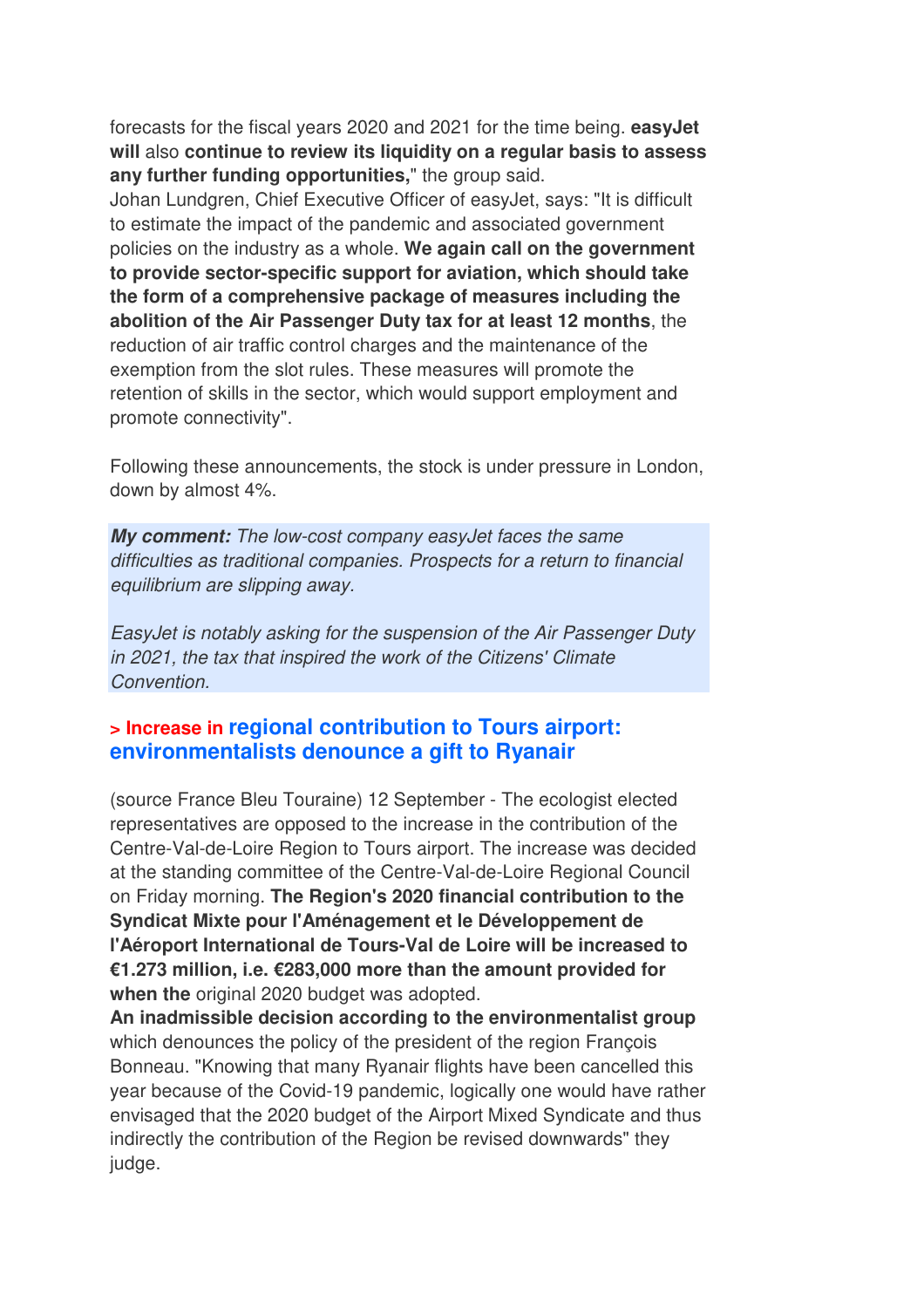They speak of a hasty decision that was not made in consultation with the Indre-et-Loire department and the Metropolis of Tours. All the more so since, according to them, "**nobody seems to be comfortable anymore with the fact that the flights of Tours airport are assured by the company Ryanair thanks to public financing**".

*My comment: The awareness of the elected representatives concerning the subsidies to Ryanair was eagerly awaited by the French airline companies.* 

*These subsidies allow the (very) low cost company to offer fares lower than the price of airport taxes.* 

#### **> Airbus wants to draw inspiration from the V-flight of wild geese to reduce fuel consumption**

(source 20 Minutes with agencies) 10 September - The **flight of airliners in formation inspired by wild geese could save 5 to 10% of fuel, according to Airbus**. The aircraft manufacturer announced this Wednesday the signature of an agreement with airline companies and air traffic organisations to demonstrate its operational feasibility. "Birds like wild geese fly in a V-shaped formation in order to preserve their energy. There is a kind of lift offered by the lead bird to those who follow," explained Jean-Brice Dumont, director of engineering at Airbus, during an online conference of the International Civil Aviation Organization (ICAO). Each aircraft engine produces a vortex in its wake containing an updraft that could benefit a following aircraft to reduce the thrust of its engines and thus reduce its consumption.

**In 2016, a test flight with an A350 flying three kilometres behind an A380 "demonstrated an instantaneous saving of more than 10% on fuel consumption**", Jean-Brice Dumont said. The operational feasibility of this project, called fello'fly, has yet to be proven.

**Airbus has therefore signed an agreement** with the airlines Frenchbee and SAS Scandinavian Airlines, as well as with air traffic organisations (DSNA in France, Nats in the United Kingdom and Eurocontrol) **to study ways of organising flights so as to be able to create these aircraft formations,** the European aircraft manufacturer announced in a press release.

"At the same time, Airbus will continue to work on technical solutions to assist the pilot to ensure that the aircraft remains safely positioned," added the engineering director. Test flights with two A350s are scheduled to take place throughout the year, according to the aircraft manufacturer, which expects to enter service in the middle of the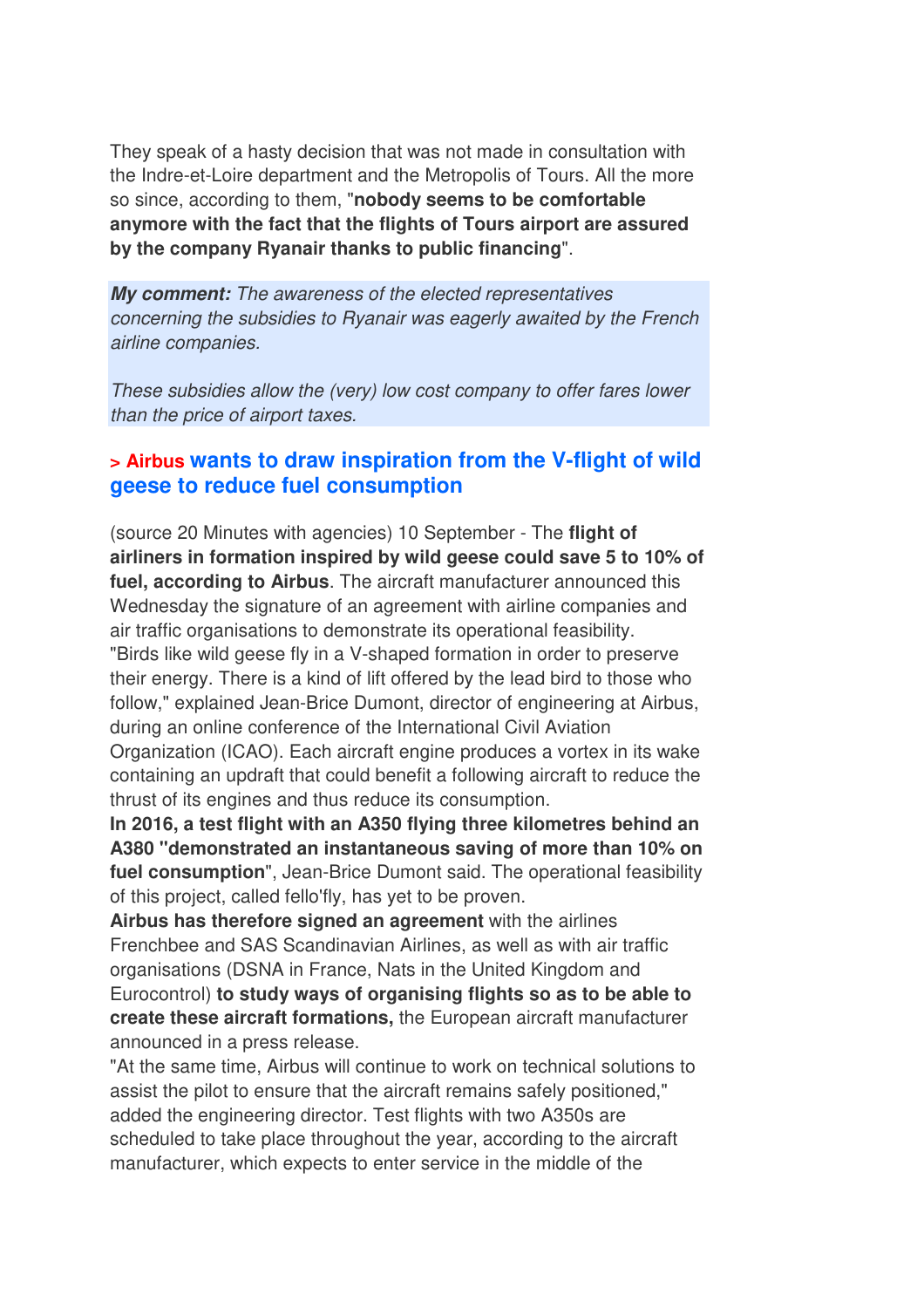decade.

*My comment: The aviation world is competing in ingenuity to reduce aircraft consumption and thus the production of greenhouse gases. After the V-shaped aircraft studied by KLM, here is now the flight of V-shaped formation aircraft.*

## *Stock market press review ...*

### **> Shaken by the pandemic, IAG (British Airways) raises €2.7bn**

(source Reuters) 10 September - **IAG**, the parent company of the airline British Airways, **announced Thursday a capital increase of 2.74 billion euros,** launched at a strong discount, in order to strengthen its financial situation which has deteriorated with the coronavirus crisis (...). IAG, whose shares were trading at 3.3% at the end of the morning on the London Stock Exchange, said in a press release that its main shareholder **Qatar Airways Group, which holds a 25.1% stake, had undertaken to subscribe to this operation in proportion to its shareholding.** 

 The funds obtained will be used to reduce the group's debt and to cope with the collapse in air traffic, IAG said. The parent company of British Airways stresses that the outlook for the rest of the year and for 2021 has deteriorated since the announcement in July of this capital increase.

**IAG expects its capacity from September to December to be 60% below the levels recorded in 2019**. In its previous estimate, the group expected a decrease of only 46%. For 2021, the decline is now expected to be 27%, compared to -24% previously expected.

*My comment: IAG's capacity forecasts for the end of the year point to a worsening situation: at the beginning of the summer, no company had envisaged such a low level of activity.*

## *End of the press review*

**> My comment on the evolution of the Air France-KLM**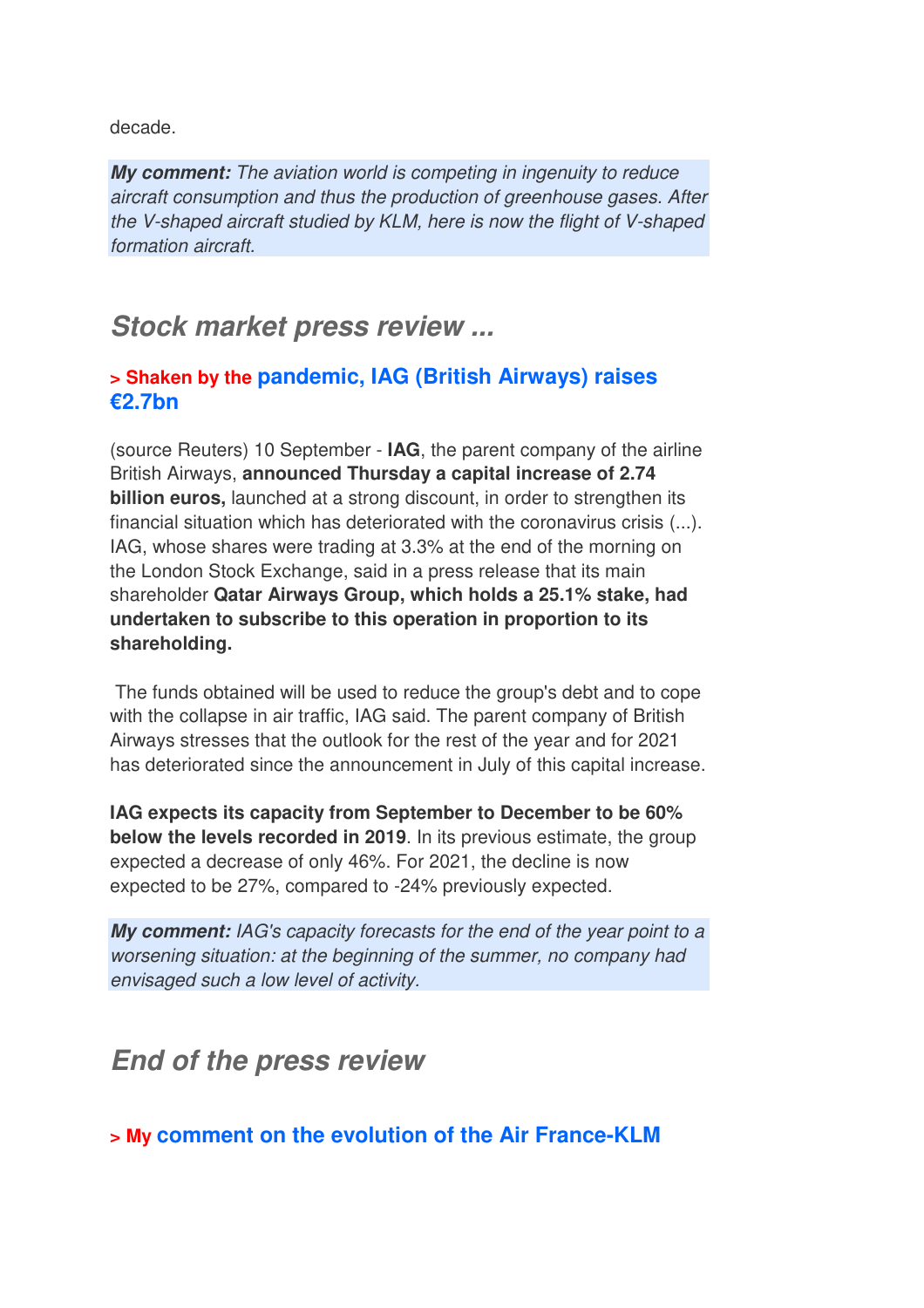#### **share price**

**The Air France-KLM share was at 3.668 euros at** the close of trading on Monday 14 September. **It is down -4.05%** over one week.

Before the coronavirus epidemic, the Air France-KLM share was 9.93 euros.

**The average (the consensus) of analysts for the AF-KLM share is 3.24 euros**. The highest target price is 5 euros, the lowest is 1 euro. You can find the details of the analysts' consensus on my blog. I no longer take into account the opinions of analysts prior to the start of the health crisis.

**The barrel of Brent oil** (North Sea) **is down significantly from \$3 to \$39.** This is its lowest price since June 1st. At the beginning of the coronavirus epidemic, it was at \$69.

**This indicative information in no way constitutes an invitation to sell or a solicitation to buy Air France-KLM shares.**

You can react to this press review or provide me with any information or thoughts that will enable me to better carry out my duties as a director of the Air France-KLM group.

### **You can ask me, by return, any question related to the Air France-KLM group or employee shareholding...**

See you soon.

To find the latest press reviews of Monday, click here.

#### **If you like this press review, circulate it.**

New readers will be able to receive it by giving me the email address of their choice.

# **| François Robardet**

### **Director Air France-KLM representing employee shareholders PNC and PS. You can find me on my twitter account @FrRobardet**